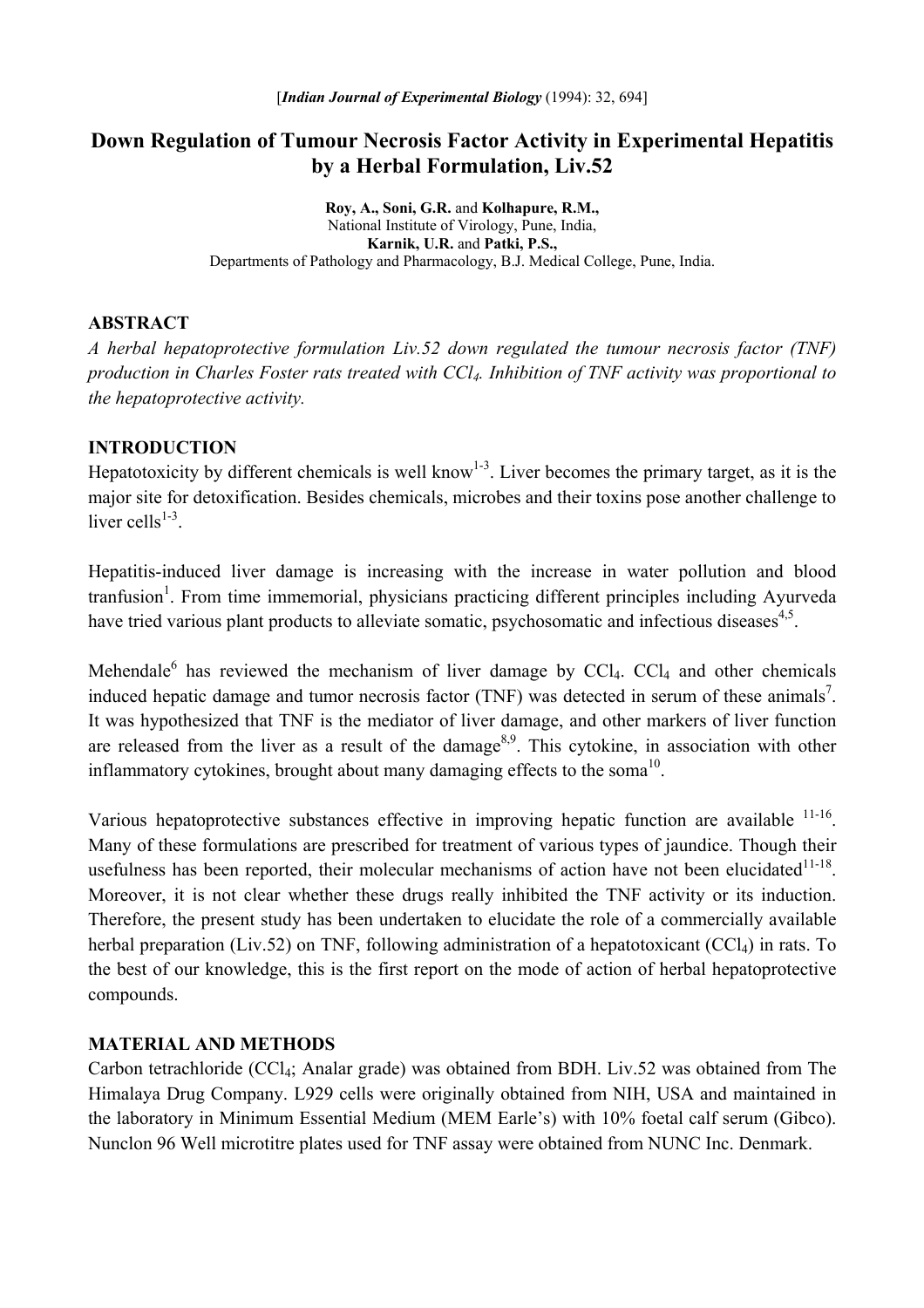Charles Foster rats were bred in the animal house of the Institute and were maintained on a normal diet.

The rats (8week old) were divided into 4 groups of 6 animals each. Group A was maintained on normal diet without any CCl<sub>4</sub> or Liv.52 treatment. Group B was maintained similarly as above but treated with 0.5 ml of Liv.52 for one day prior to the day of experiment. The animals were also force-fed with Liv.52 just before  $CCl_4$  challenge. Group C was maintained on normal diet and on the day of experiment the rats were force-fed with  $0.5$  ml of Liv.52 just before the CCl<sub>4</sub> challenge. Animals in Group D were maintained on normal diet and were force-fed with CCl<sub>4</sub> along with paraffin as vehicle on the day of experiment. After 24 hour of  $CCl<sub>4</sub>$  challenge, the animals were bled through cardiac puncture and the serum samples were collected. The serum samples were assayed on L929 cells for TNF activity.

TNF in serum was assayed as described using L929 cells<sup>7-19</sup>. The activity was measured by the cytolysis of L929 cells by experimental serum.

### **RESULTS**

TNF activity (Fig. 1 A-D)  $-$ Morphology of L929 cells showed no necrosis (Group A), no TNF like activity (Group B), very little TNF like activity (Group C), and a very high amount of TNF activity (Group D) with most of the cells lysed and necrotised.

Histomorphometric studies (Fig. 2 A-D) — Normal histology of the rat liver showing sinusoidal architecture of hepatocytes having no sign of necrosis or degeneration is shown in Fig. 2A. Liver sections

from rats of groups B-D show microfatty changes with dense collection of lymphoid cells (Fig. 2B) suggesting evidence of very little necrosis or degeneration; peripheral lymphoid aggregates with fatty changes around central vein (Fig. 2C) showing microvesicular fatty changes and piecemeal necrosis, degeneration of hepatocytes focal area of necrosis and fatty changes (Fig. 2D).

Infection and inflammation induce



Figure 2 (A-D): Histology of liver section from animals from group **DISCUSSION Pigure 2 (A-D):** His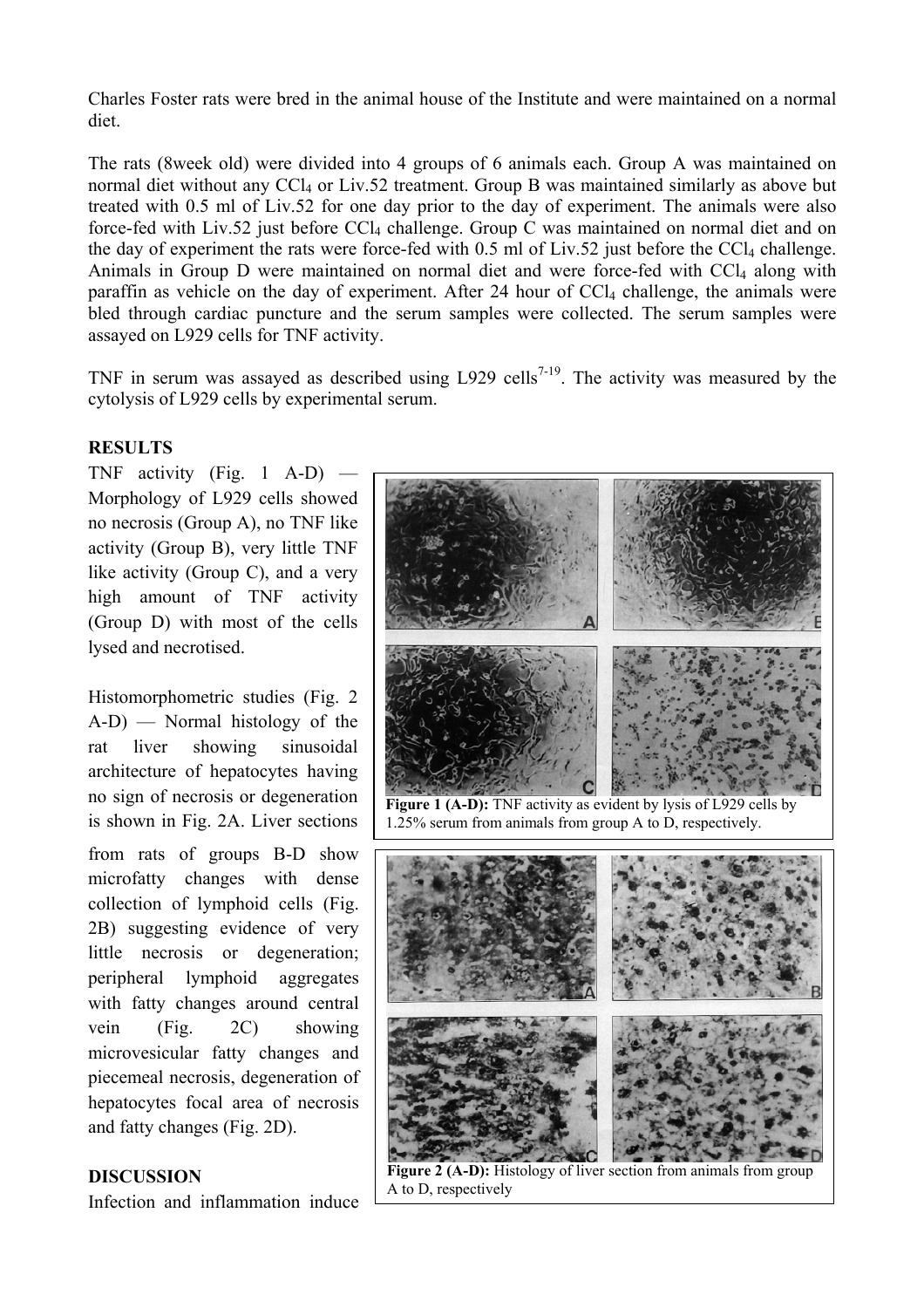a series of co-ordinated biochemical changes in the liver; most of the changes are part of the acute phase response<sup>20</sup>. The changes included increased hepatic synthesis of acute phase proteins and decreased synthesis of "negative acute phase reactants" like albumin $^{21}$ . The role of these proteins is not well understood, but it is suggested they may be involved in the protective action against toxic substances produced during infection and inflammation.

Some of these acute phase proteins are antioxidants and protease inhibitors. Different cytokine binding proteins have been found in the acute phase proteins. There are also changes in the hepatic biochemistry with respect to ability to destroy or metabolize drugs<sup>22</sup>. The relative roles of different cytokines in these functions are not known. The liver is both source and target of TNF<sup>23-26</sup>. It was originally identified as a product of activated macrophages (Kupffer cells)<sup>26</sup>.

The results of the present study clearly indicate that the animals pretreated with Liv.52 or simultaneously treated with CCl<sub>4</sub> produce lesser amount of TNF but the quantum of reduction was observed to increase with the duration of pretreatment.

With the present limited data, it is very difficult to postulate the mechanism whether it was really an inhibition of induction or blockage of TNF activity. However, by comparing the activity it can be postulated that the reduction of TNF activity is due to its lesser induction. If it were a blockage or inhibition, then serum from Group C rats would have similar activity as that of group B. The lesser induction of TNF may be due to either the refractile nature of TNF producing cells or inactivation of the active radical produced from  $CCL_4$  by the ingredients present in Liv.52. It has long been suggested that hepatoxicity of  $\text{CCl}_4$  is through the formation of free radical  $\text{CCl}_3$ , phosgene and  $CCl<sub>3</sub>O<sub>2</sub>$  etc. which interacts with the lipids of the hepatocellular membrane. It is still not known whether these products are actually involved in TNF induction. The herbal products may be acting as scavengers of these toxic materials and thus the TNF triggering molecules get neutralized. The other possible pathway for this down regulation may be through the selective deactivation of cytochrome P450 system which activates  $CCl_4$  to phosgene,  $^{\ast}CCl_3$  etc. It is still not clear whether these herbal products could also minimize the liver damage by  $CCl<sub>4</sub>$  in animals pre-exposed to chlordecone. It has been clearly shown that the recovery from liver injury requires hepatocellular regeneration within a short span of 6 hour of exposure but in case of some chemicals the regeneration process is arrested and the ordinarily sublethal dose of  $CCl<sub>4</sub>$  becomes lethal<sup>27-29</sup>. According to Bang *et al.*<sup>30</sup> prostaglandin E<sub>2</sub> analogues counter the effect of CCl<sub>4</sub>-induced necrosis, thus highlighting the importance of herbal products in modulating the activity of immune effector molecules (here TNF). Further studies with other herbal products are needed to see these kinds of modulation in pre- and post-exposure conditions. The herbal drugs do bring about alleviation of the symptoms of liver damage as evident by the assay of biochemical markers and histopathological studies<sup>11,14-18</sup>. These drugs may directly or indirectly affect the production of TNF from Kupffer cells.

# **ACKNOWLEDGEMENT**

The authors acknowledge the technical assistance of Mr. M.G. Pol and Mr. C.D. Tupe.

# **REFERENCES**

1. Rubin, E. *Human Pathol.* (1980): 11, 312.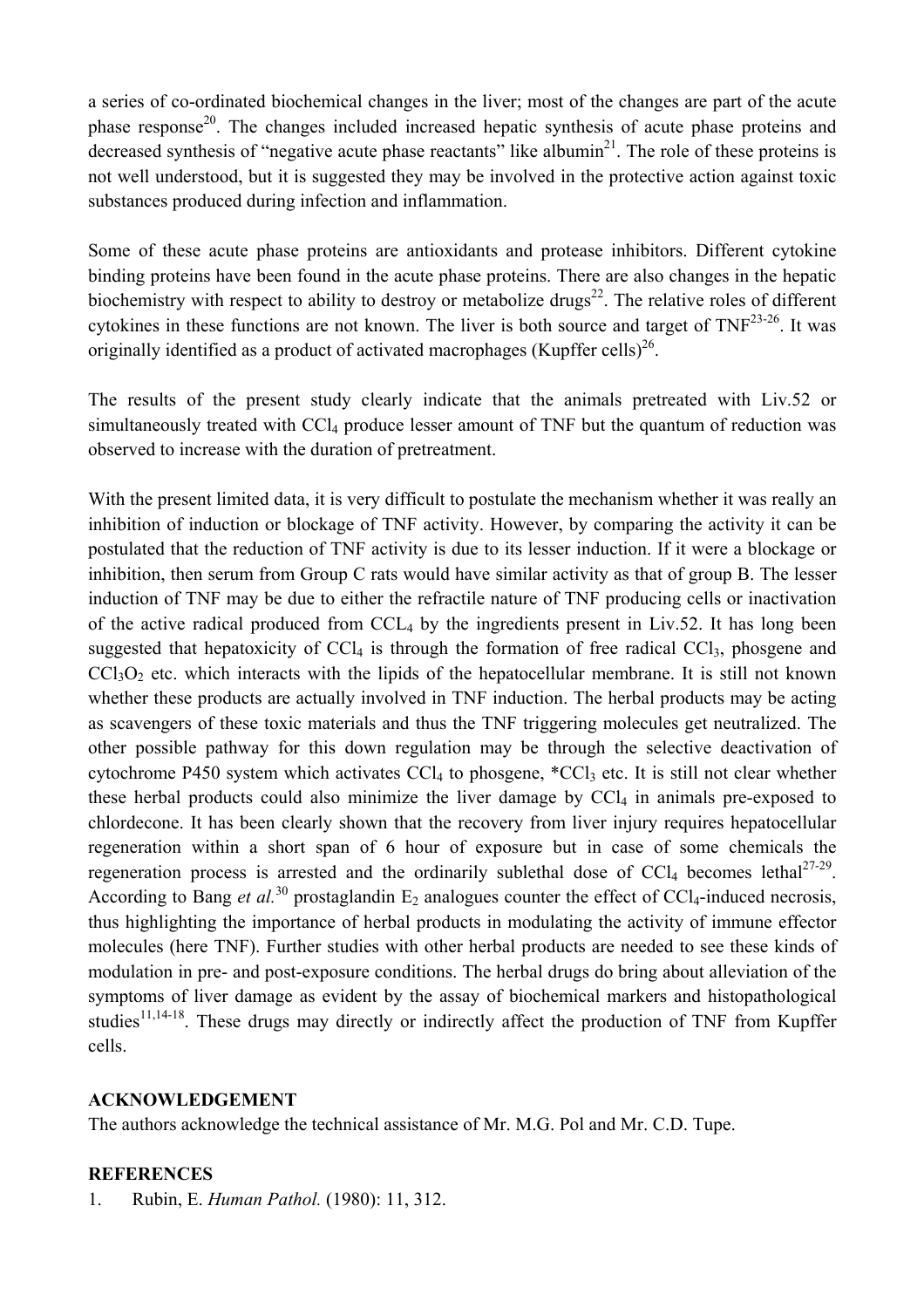- 2. Dudley, F.J., Fox, R.A., Sherlock, S. *Lancet* (1972): 1, 723.
- 3. Nolan, J.P. *Gastroenterology* (1975): 69, 1346.
- 4. Chopra, R.N., Chopra, I.C., Handa, K.L., Kapur, L.D. *Chopra's indigenous drugs* (1982).
- 5. De, S., Ravishankar, B., Bhavsar, G.C. *India Drugs* (1993): 30, 355.
- 6. Mehendale, H.M. *Biochem. Pharmacol.* (1991): 42, 1155.
- 7. Roy, A., Soni, G.R., Kolhapure, R.M., Banerjee, K., Patki, P.S. *Indian J. Exp. Biol.* (1992): 30, 696.
- 8. Jones, A., Selby, P.J., Viner, C., Hobbs, S., Gore, M.E., McElwain, T.J. *Gut* (1990): 31, 938.
- 9. Lau, J.Y.N., Sharon, N., Aric, K.T.N.; Alexander, G.J.M., William, R. *Hepatology* (1989): 10, 769.
- 10. Ghezzi, P. "Tumor necrosis factor" ed. Beutler, B. *The molecules and their emerging role in medicine* (1992): 87.
- 11. Dange, S.V. Patki, P.S. *The Indian Practitioner* (1987): 12, 1063.
- 12. Joglekar, G.V., Chitale, G.K., Balwani, J.H. *Acta Pharmacol. et Toxicol.* (1963): 20, 73.
- 13. Srinivasan, S., Prabhu, V.R., Balwani, J.H. *Indian J. Med. Res.* (1968): 56, 879.
- 14. Pandey, V.N., Chaturvedi, G.N. *Indian J. Med. Res.* (1969): 57, 503.
- 15. Dange, S.V., Patki, P.S. *Indian J. of Physiol. Pharmaco.* (1987): 31, (1), 25.
- 16. Handa, S.S., Sharma, A. *Indian J. Med. Res.* (1990): 92, 276.
- 17. Tripathi, S.C., Patnaik, G.K., Dhawan, B.N. *Indian J. Pharmacol.* (1992): 23, 143.
- 18. Patki, P.S., Dange, S.V., Bapat, V.M., Shrotri, D.S. *J. Res. Edu. Med.* (1980): 10.
- 19. Mossmann, T.J., *Imm. Meth.* (1983): 65, 55.
- 20. Dinarello, C.A. *New Eng. J. Med.* (1984): 311, 1413.
- 21. Ramadori, G., Sipe, J.D., Dinarello, C.A. *J. Exp. Med.* (1985): 162, 930.
- 22. Engelmann, H., Aderka, D., Ruibinstein, M., Rotman, D., Wallach, D. *J. Biol. Chem.* (1989): 264, 1974.
- 23. Gresser, I., Woodrow, D., Moss, J., Chantal. M., Tavernier, J., Fiers, W. *Am. J. Pathol.* (1987): 128, 13.
- 24. Beutler, B., Mahoney, J., Le Trang, N., Pekala, P., Cerami, A. *J. Exp. Med.* (1985): 161, 984.
- 25. Mathews, N. *Br. J. Cancer* (1981): 44, 418.
- 26. Magilavy, D.B., Rothstein, J. L. *J. Exp. Med.* (1988): 168, 789.